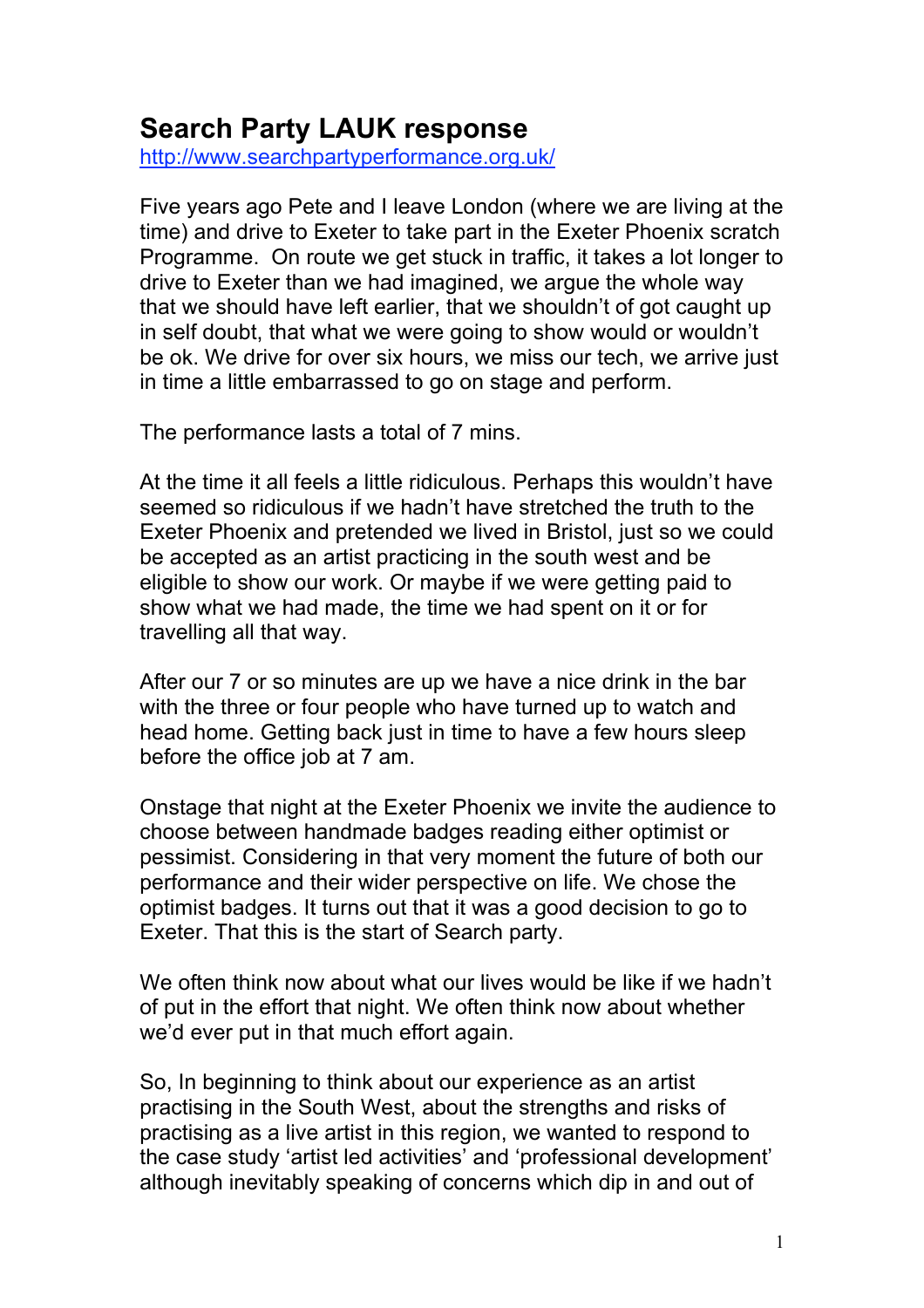many of the other studies, applying our response very specifically to our individual practice in the hope that some of what we say might resonate with other people here in this room.

Three years ago Pete and I move to Bristol very specifically because we want to be part of Residence a newly formed artist led group who have just found a space to share in an old police station. We also want to use the support Theatre Bristol offers, which we can't seem to access at the time from Exeter with our made up Bristol postcode. It seems we were destined to be here.

## **Artist-led**

Residence has changed a lot since we first joined; it's even changed significantly since the Live Art case studies we're responding to went to print. To demonstrate the momentum of this particular artist-led activity and its impact on our practice I thought it might be useful to present an update in relation to its feature in the case study.

Residence has moved into a new space, The Milk Bar – and whilst we insist that Residence is more than just a building, having a comfortable, usable, heated building is a great help. Residence is now more autonomous – we share The Milk Bar with another group as equal partners, rather than the tenant/landlord arrangement we had at our previous space. Residence has new members and new events in the Residence calendar – for example How We Collaborate. Residence is starting to have a presence at other art events, hosting coffee morning discussions during Mayfest and a post-forest fringe microfestival party. One of our members has set up a workshop "offering advice on how to set up your own artist led space". We've invited artists in to give us workshops. We've started hosting events off-site – Residence in Residence at the Tobacco Factory, was a weekend long sleepover event made up of performances, discussions, breakfasts and dinners. An invitation to other artist-led projects around the UK to open up discussions, to find out what we are all doing. We have begun conversations with artist led organisations in Spain and Germany, with the hope that all of the great sharing of resources that goes on at Residence might be something that can happen across cities and country. So that if you come to Bristol to perform you can have a sofa to sleep on, that we will email out our artist/and audiences mailing lists to promote your work. And that these other artist led groups will do the same for us when we are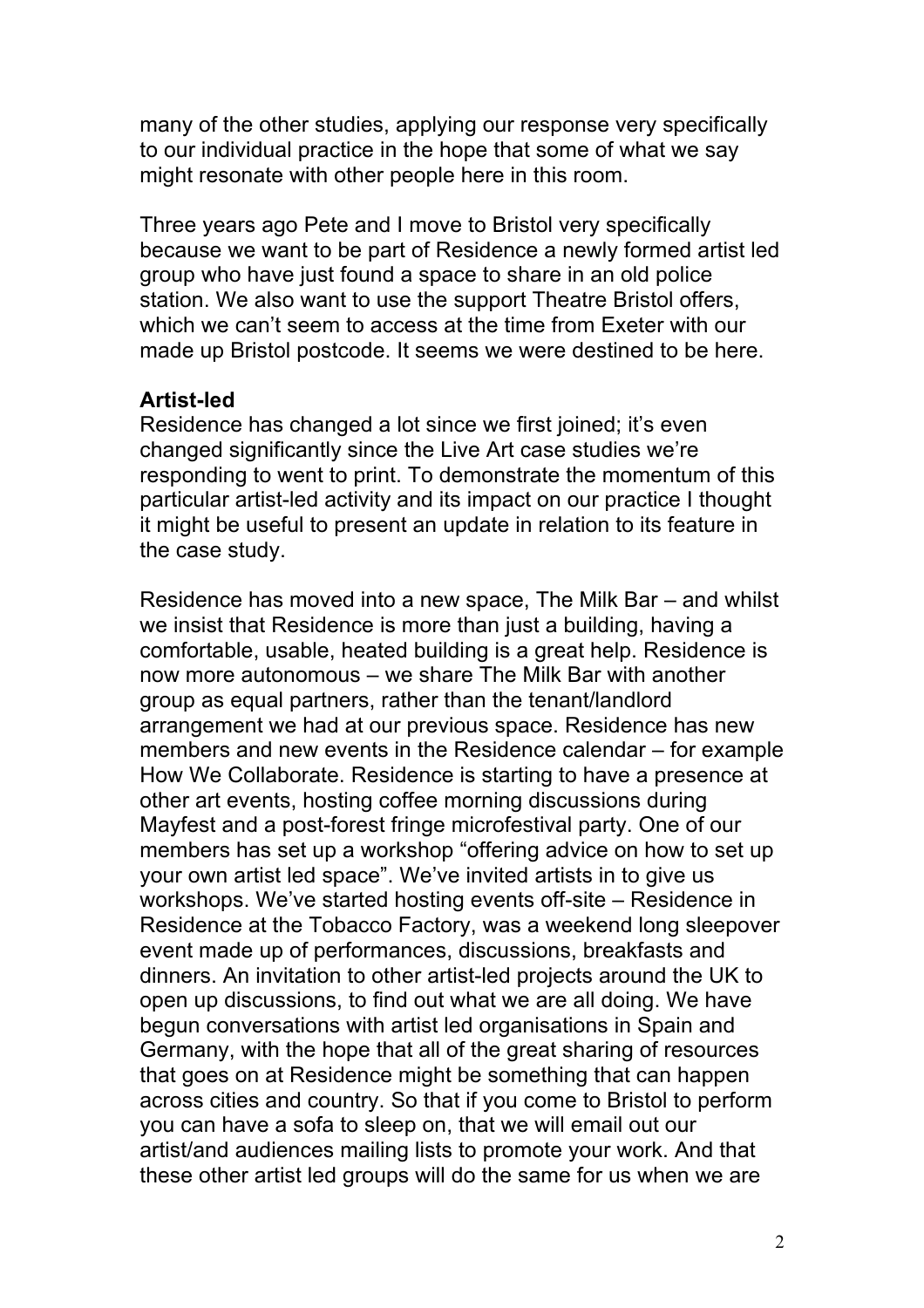touring. And I suppose most importantly its members are continuing to create good work and support one another in our attempt to do so. All of these activities, the informal collaborations that happen when you least expect, the Residence reading groupbook club, the discussion events, the work in progress showings for one another, the helping each other out with writing applications, the constant contact with other artists or friends has enriched, challenged, and invigorated our practice.

To quote Andre Stitt speaking of his artist-led project trace:

"In my experience most artist led initiatives grow, develop, and fold quite organically. Knowing when to change and evolve is a good thing."

We are aware that Residence is not the right model for all artists, and that in fact it might not be the right model for current Residence artists throughout their whole career but that there is a hope that something has started that will evolve and change and develop and that if we leave other artists might take our place and continue to move Residence forward. That it will continually respond to the needs of its members.

Although Residence now has heating its members still need lots of patience, effort and energy, Residence is still not anyone's first priority. Even though it exists outside of the bureaucracy of institutions and funding bodies. It can still take a long time to get stuff done. The support of places like Theatre Bristol and New Work Network are crucial in continuing Residence development. The future for Residence as an artist led activity in the south west is to find a way to become more self-sufficient and sustainable. We have already had to move to three different spaces and are not sure how long we might stay in this one. We would like to be able to afford a more 'fit-for-purpose' space with better facilities. We envisage being able to invite national and international artists to come to live and work in our space so that we can share and develop our practice in both formal and informal ways. It is the informal collaborations, the unexpected collaborations, the over a cup of tea or over a failed application that Residence for us brings artists together to support one another. And yet we are aware of the delicate balance between Residence reaching its full potential, and the difficulty in that in it becoming a bigger commitment than our practice.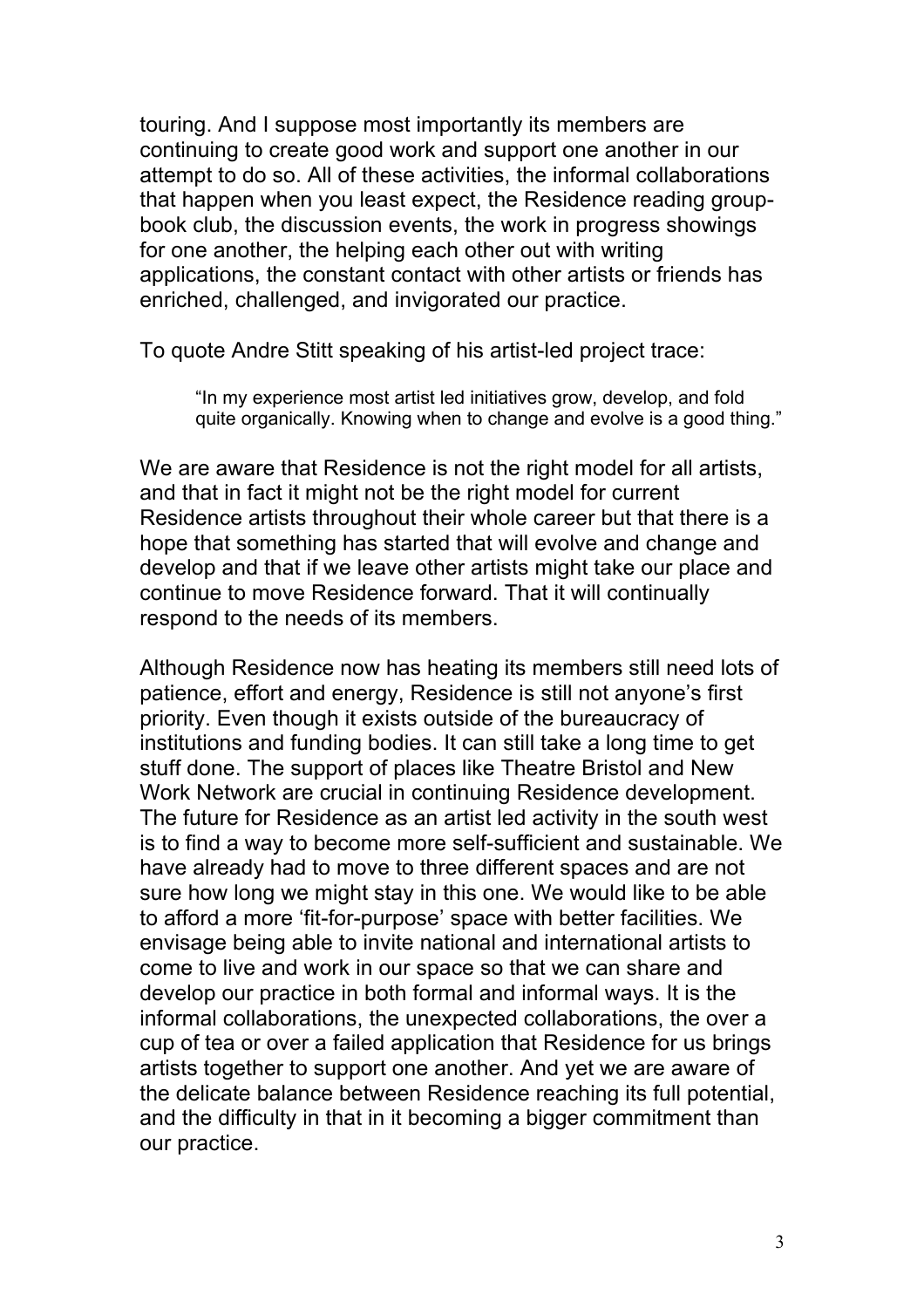Perhaps it is partly our responsibility as artists practising in the South West to make things happen so that we can make work, to support each others work and to recognise the other kinds of value that being part of an artists led initiative brings. I don't get paid, in fact I pay money to be a part of this but in fact it's a good deal. And that Residence just like our practice is constantly evolving and learning from its failures along the way.

And so if Residence has moved on already this much since the case studies were written, without any funding, perhaps Residence and other artist-activities in the south west can be optimistic about the future. As least as long as its members have the energy and effort to put into it.

## **Professional Development**

Manick Govinda from Arts Admin starts the Professional Development case study by saying:

> "Time, space and money: three simple words that can make a difference to an artist's professional development and creative growth"

I wanted to reiterate the importance of time, space and money that Manick outlines in the professional development case study, the genuine support of experimentation and creativity is essential if live artists are going to continue to operate on the edges of things, and keep up when the edges move – but crucially I'd like to spend a little bit of time focussing on the other peripheral components of professional development that Manick describes, and to underline their importance. Although a blank cheque, state-of-the-art rehearsal space and all the time in the world would be nice; in my experience it's the bits around the edges of these programmes that enhance the usefulness of the time, space and money on offer.

Artistic mentoring: we need the advice of people who've done this before, who are further down the line than us. In practical terms Rules & Regs provides a separate budget for this purpose, so you have the freedom to choose who offers the advice and a financial structure to make sure it happens and the money doesn't get sucked up by other costs.

Peer mentoring: we've already lauded the benefits of Residence, but we've also been involved in professional development opportunities that put artists together – not as collaborators but as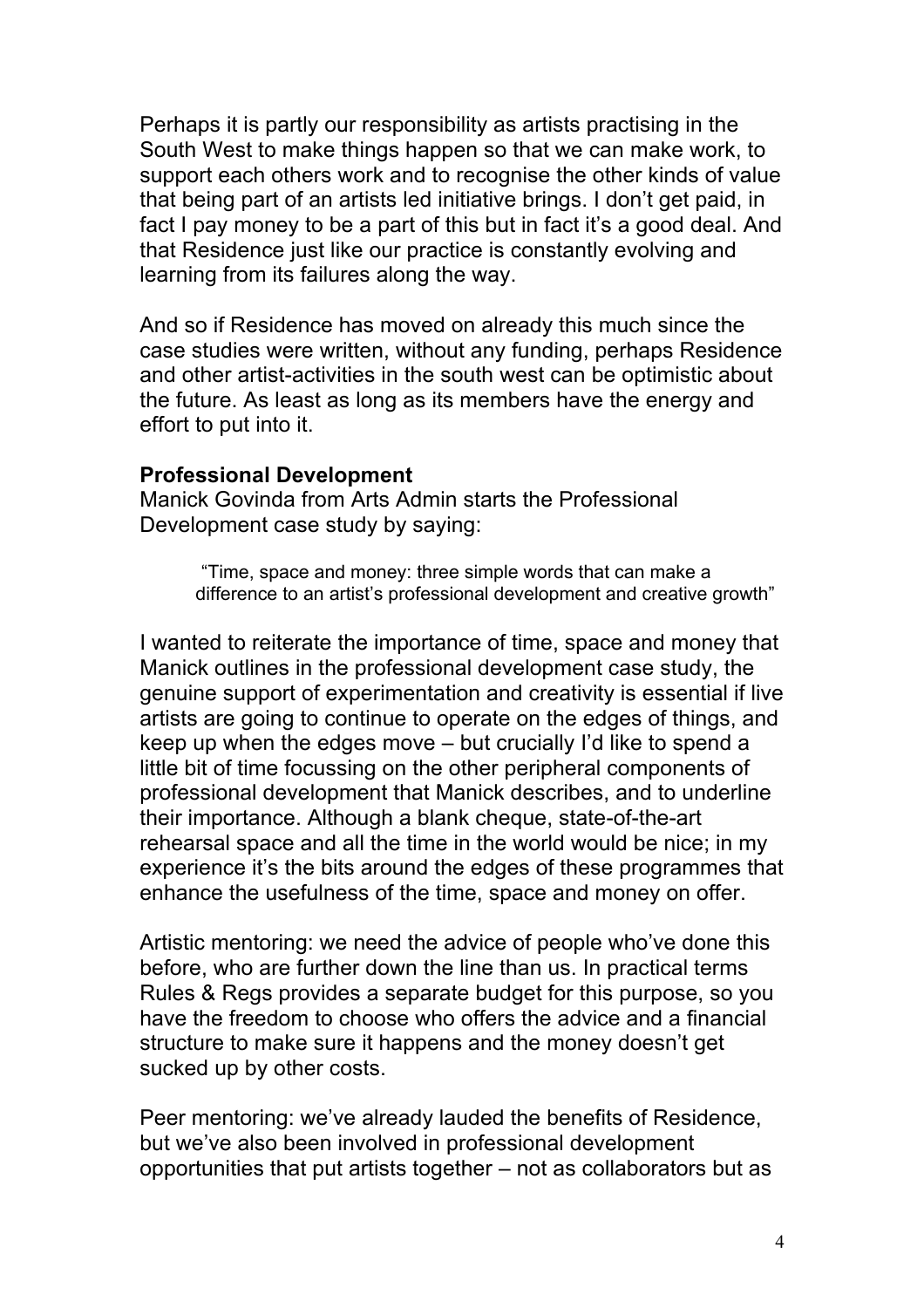informal supporters. At R&R we shared gallery space with two other artists, all working independently but from the same rules, and much like at Residence the cups of tea, the 10mins of fresh air, the evening drinks proved vital arenas for debate and development.

Shoulders to lean on: our now legitimate relationship with Theatre Bristol provides this vital support – our meetings with Tanuja provide us with direction, determination, confidence, fresh approaches and crucially an environment where you can ask anything and there are no stupid questions. Theatre Bristol is a great source of information, practical advice, and a canny producer of artist development discussions, seminars and workshops, with their fingers firmly on the pulse.

These peripheral components are essential in getting value out of time, space and money. The Inspiration week residency at BAC is a great example of how professional development time is well constructed to present great value for the modest fee. A group of like minded artists, always a good start, spend a week together – their mornings are programmed (attending discussions and lectures, watching performances and presentations) – the afternoons are free for each artist to formulate their responses. Lunch is provided on site, keeping the group together for the useful informal collaborations – and the week ends in loose, informal sharings.

Space, time and money are fundamental to artist development – but they can be enhanced by other kinds of value. Andy Field is keen to provide "other kinds of value" for forest fringe artists who perform for free. So I've been thinking of a few things Search Party needs – things we value:

- places to show our work at every stage of its development
- people to fight our corner, to recommend us to other festivals and events, not because I cornered them after a show and force fed them my business card, but because they've seen my work and think it has value and they've met me, they got to know me and they know I'm worth the risk
- almost constant contact with my peers for informal collaborations, problem sharing, hopeful cups of tea and miserable pints of lager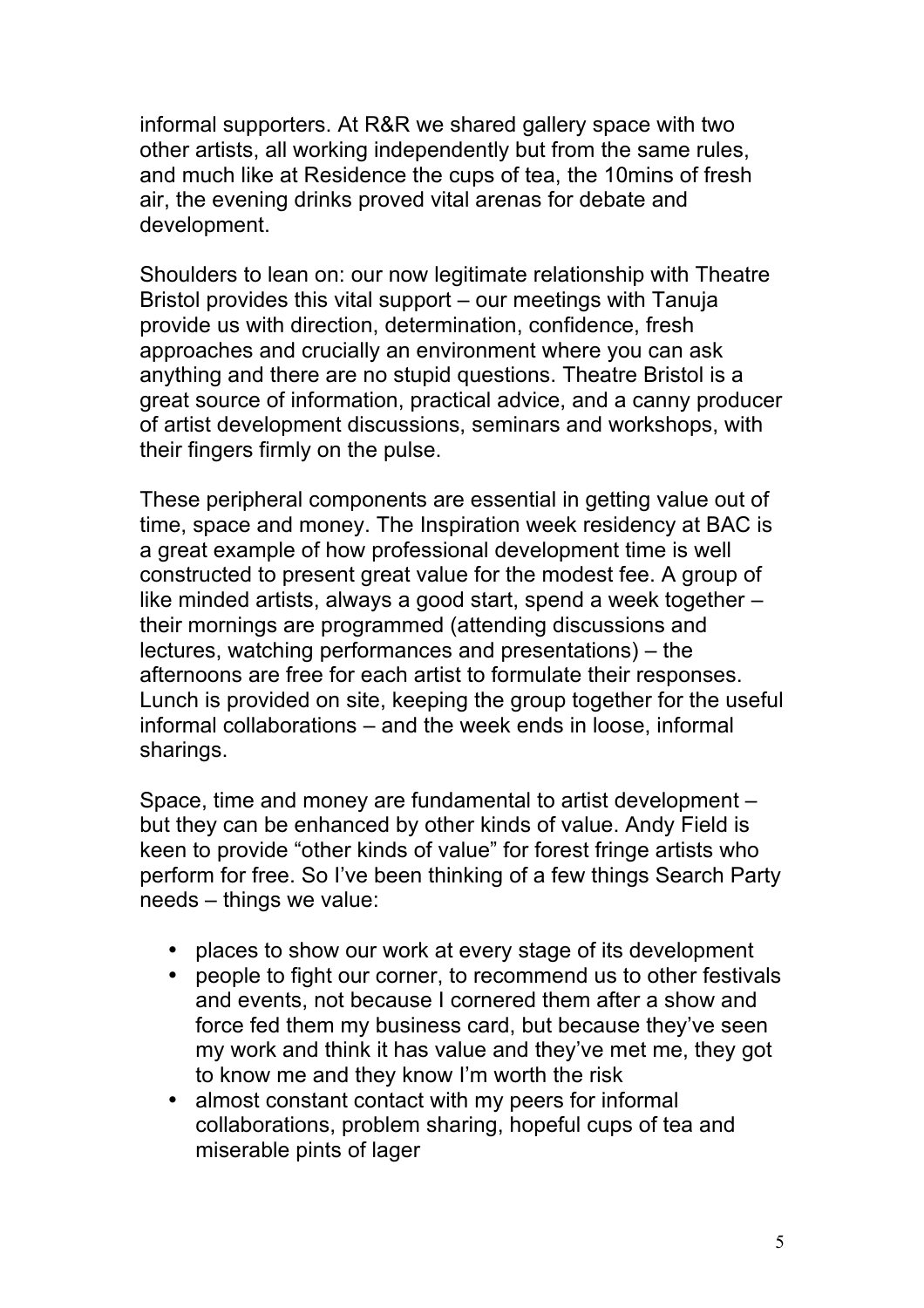- situations were I can extend my network of friends, where we can share stories of this same boat that we're all in – and for these events to be varied and engaging
- we need to see lots of work, live full and varied lives
- sometimes we need deadlines and sometimes we need freedom
- we need the help and advice of people who've been doing this for longer than us
- we need people who fund us, support us, employ us to be sensitive to our personal circumstances, our childcare needs – or this could all end very soon for us

This is not an exhaustive list, and something we might return to when we open the floor to discussion.

For us professional development programs are unique opportunities to push at the boundaries of our practice, to genuinely experiment and create work that would have been difficult without the support these schemes offer. This has however, presented an interesting challenge for us – what do we do with this work when the residency is over? We've spent a great deal of our time in the past couple of years undertaking a range of Professional Development programs, and we now find ourselves with a couple of performances that are really difficult to place. The use of time, or space or materials make it hard to find the right context for these works or we end up performing in inappropriate contexts and no-one comes. Performances that have been developed for specific sites, that require the right type of weather, that require the venue to build a giant corridor, that require the right type of bus routes, and that maybe because the audience can stay for as long as they like, maybe only a very few people will get to see this.

So, the downside of this time we've spent developing our practice, is that we've made two or three interesting new works that not many people have seen – creating the illusion that we've gone off the radar. It's crucial for us to maintain our profile, to keep the opportunities coming, to keep moving forward, to maintain momentum.

And occasionally in our more pessimistic moments we worry about how we can continue to do this, financially, to make work, project to project. About the sustainability of this, about our desire, whilst